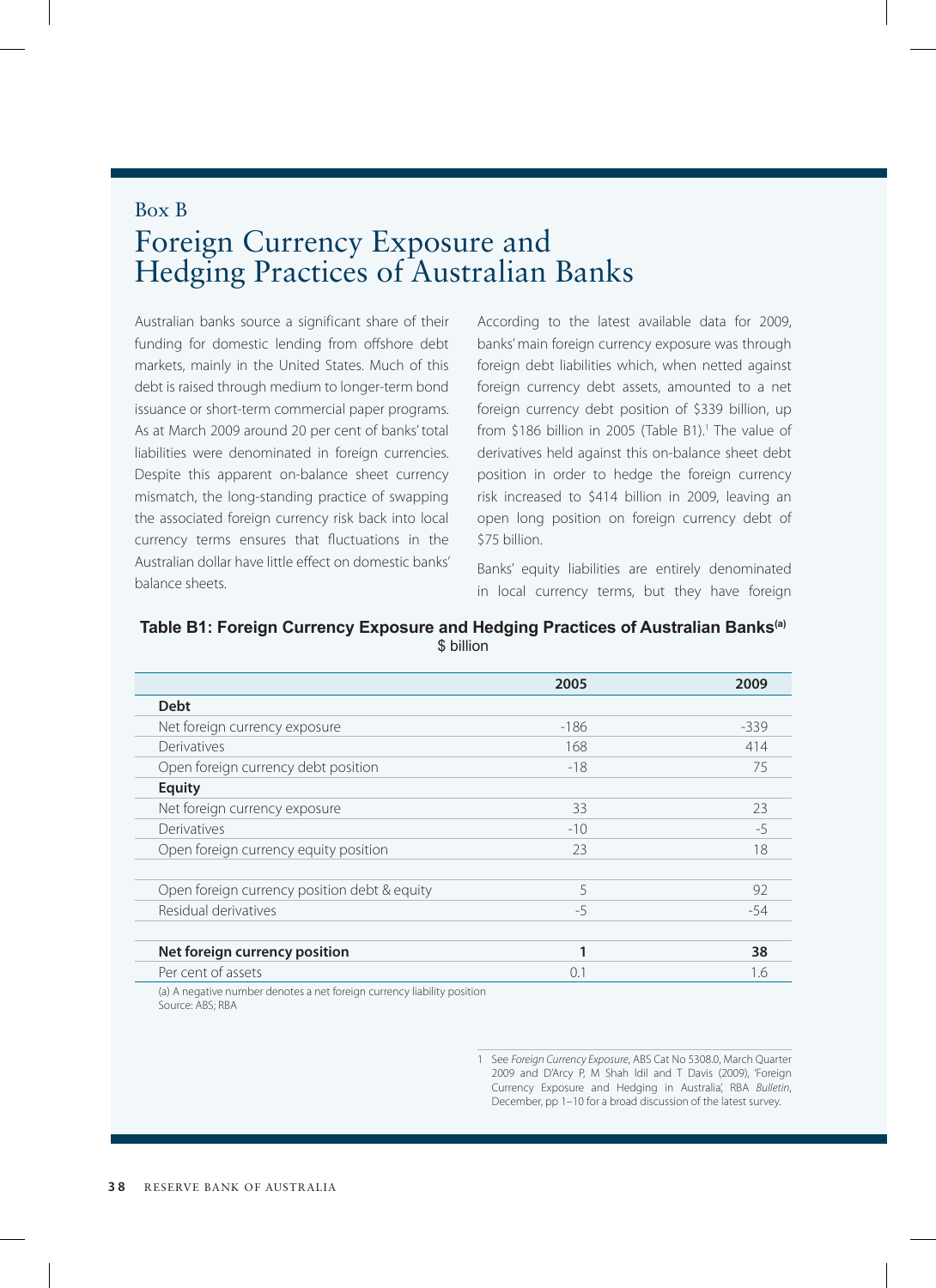currency exposures arising from their direct equity investments in offshore banking operations, predominantly in New Zealand and the United Kingdom. The off-balance sheet derivative position held against these exposures is smaller since there is less motivation to hedge long-term commitments against relatively short-term exchange rate fluctuations.

Additionally, banks held \$54 billion of derivatives not specifically allocated to positions in debt or equity. At least part of these derivative positions is likely to have been used to hedge the remaining overall net balance sheet exposure (\$92 billion after accounting for open debt and equity positions) rather than specific transactions.2 The result is that banks, in aggregate, maintained a net foreign currency position in 2009 of \$38 billion (or just 1.6 per cent of total bank assets). This net position has been relatively stable over time, with derivatives hedging broadly matching the growth in gross on-balance sheet exposures (Graph B1). Furthermore, while the gross dollar value of foreign currency risk and derivatives have grown quickly at an average annualised rate of around 20 per cent over the past decade, they have maintained a relatively stable share of around 12 per cent of the asset base they support, though the recorded figure was somewhat smaller in 1999 when only the major banks were surveyed.

Around 50 per cent of banks' foreign currency liabilities had maturities of more than one year, while the remaining short-term debt was roughly evenly split between that with maturity of less than one year but greater than 90 days and that with maturity of less than 90 days. The derivative instruments used to hedge the foreign currency risk associated with these exposures varied, though banks showed a clear preference for foreign exchange swaps to hedge shorter-term liabilities, and cross-currency interest





rate swaps for term debt. Since the gross bankingrelated flows are very large, the market segments which are most liquid tend to be the ones where the banks are most active.

While banks have little net exposure to foreign currency risk, the rising cost of hedging has made it more expensive to diversify the funding base across several offshore markets (Graph B2).<sup>3</sup> Cross-currency basis swap spreads – paid by Australian entities to

<sup>2</sup> See Becker C and D Fabbro (2006), 'Limiting Foreign Exchange Exposure through Hedging: The Australian Experience', Reserve Bank Research Discussion Paper 2006-09.

<sup>3</sup> See Davies M, C Naughtin and A Wong (2009), 'The Impact of the Capital Market Turbulence on Banks' Funding Costs', RBA *Bulletin*, June, pp 1–14.